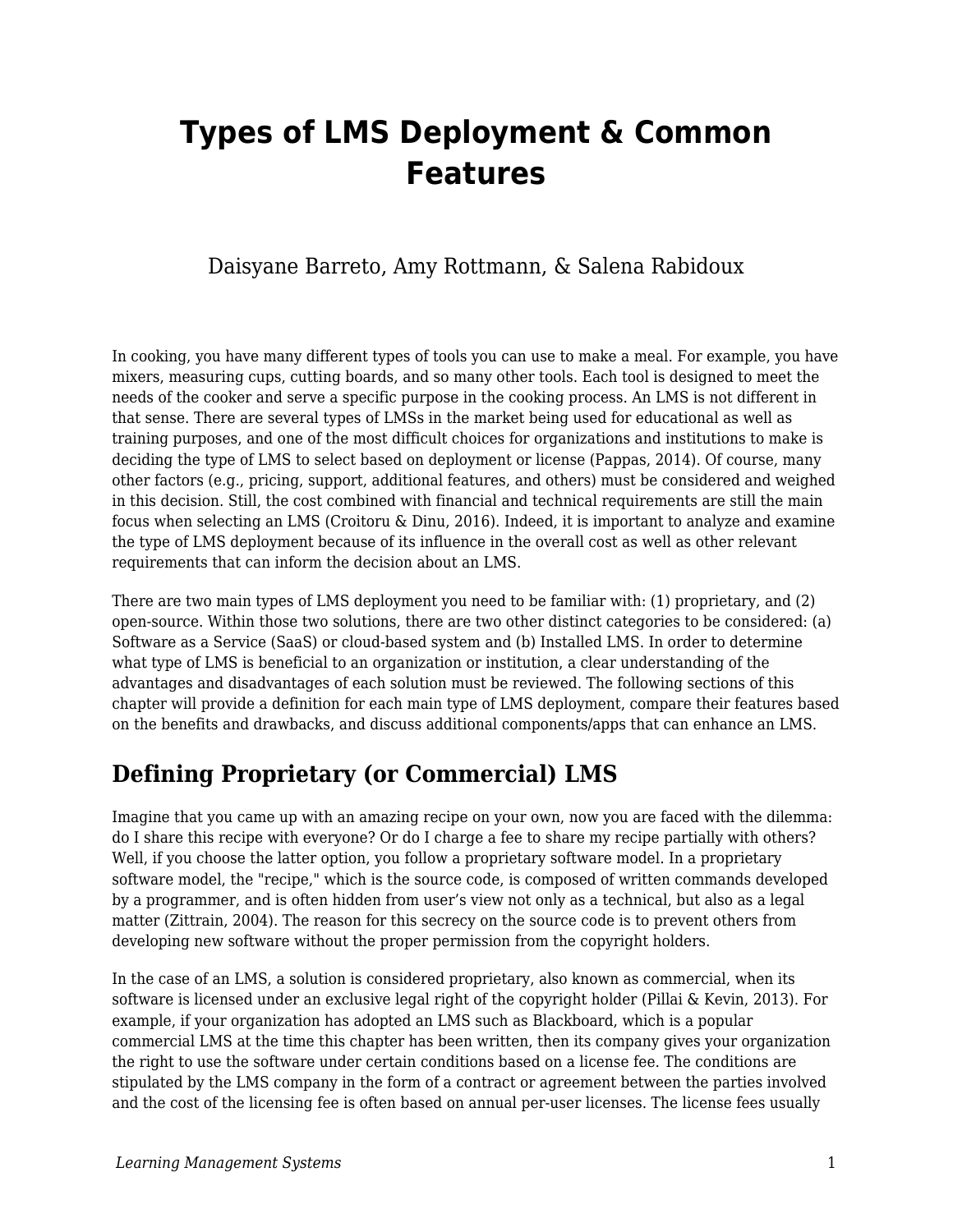vary their cost between \$15-\$100 per user (Yupangco, 2018). In addition to the licensing fee, other fees might also be included for operation, maintenance and technical support of the LMS software.

In summary, the nature of a proprietary LMS is for profit, as schools and organizations pay a fee to use the software. And a proprietary software follows a "closed" source model in which the source code is kept in-house, i.e., within the company, and not released to the public (Pillai & Kevin, 2013). Going back to our cooking analogy, you can think of the software code as a famous restaurant's secret recipe. The restaurant keeps that recipe "closed" in-house without sharing any particular details or information to the public. This closed information allows the recipe to be intact without any consumers/users' alterations or any addition to the original recipe. The same goes for proprietary LMS. The company that developed the LMS software will not allow users to modify or add to their software source code. The LMS company either creates and manages the courses (Bran, 2017) or gives permission for an LMS administrator at the organization to do so, without sharing any access to the source code. This means that users cannot make any personal adjustments to the software because the LMS company controls its structure as well as the activities within their system (Wright, Lopes, Montgomerie, Reju, & Schomoller, 2014).

Furthermore, proprietary LMS solutions can either be installed or adopt a SaaS or cloud-based approach. Given that cloud-based LMS will be discussed in a separate section of this chapter, we will cover installed LMS in this part. An installed LMS is a software hosted on an organization's local server (Pappas, 2017). After purchasing an LMS from a vendor and obtaining its license for a determined time, the organization's internal IT team is usually in charge of installing and maintaining the LMS in-house (Johnston, 2015). This maintenance also includes making any additional upgrades and solving any technical issues within the LMS internally. Although it seems like a time-consuming and costly endeavor to an organization, this option can provide more customization, controlling and storing of data locally as well as compatibility with third-party applications (Pappas, 2017). Some drawbacks with this option involve the scalability of the LMS, which falls under the responsibility of the organization's IT team organization. These considerations need to be analyzed and assessed by the organization's team before deciding on an installed approach. If selecting this option, an organization should have an IT team in place to administer, provide support, customize the LMS as well as manage any other technical needs.

There are many proprietary LMSs available in the market. Some examples can be found in the Table 1 below:

#### **Table 1**

| <b>LMS</b>   | About                                                                                                                                                                                               |  |
|--------------|-----------------------------------------------------------------------------------------------------------------------------------------------------------------------------------------------------|--|
| Blackboard   | Is one of the largest LMS companies, serving approximately 100 million users around<br>the globe (Blackboard Inc., 2020).                                                                           |  |
| Desire2Learn | Is a growing LMS company with customers in K-12, higher education, healthcare,<br>government, and the corporate sectors (D2L Corporation, 2020).                                                    |  |
| Litmos       | Is a fast-growing LMS with approximately 21 million users in more than 130 countries<br>(SAP Litmos, 2020).                                                                                         |  |
| Topyx        | Is a global LMS company that provides engaging and interactive learning experiences<br>to learners from different sectors, including businesses and nonprofit organizations<br>(Interactory, 2020). |  |

*A List of Examples of Proprietary LMS*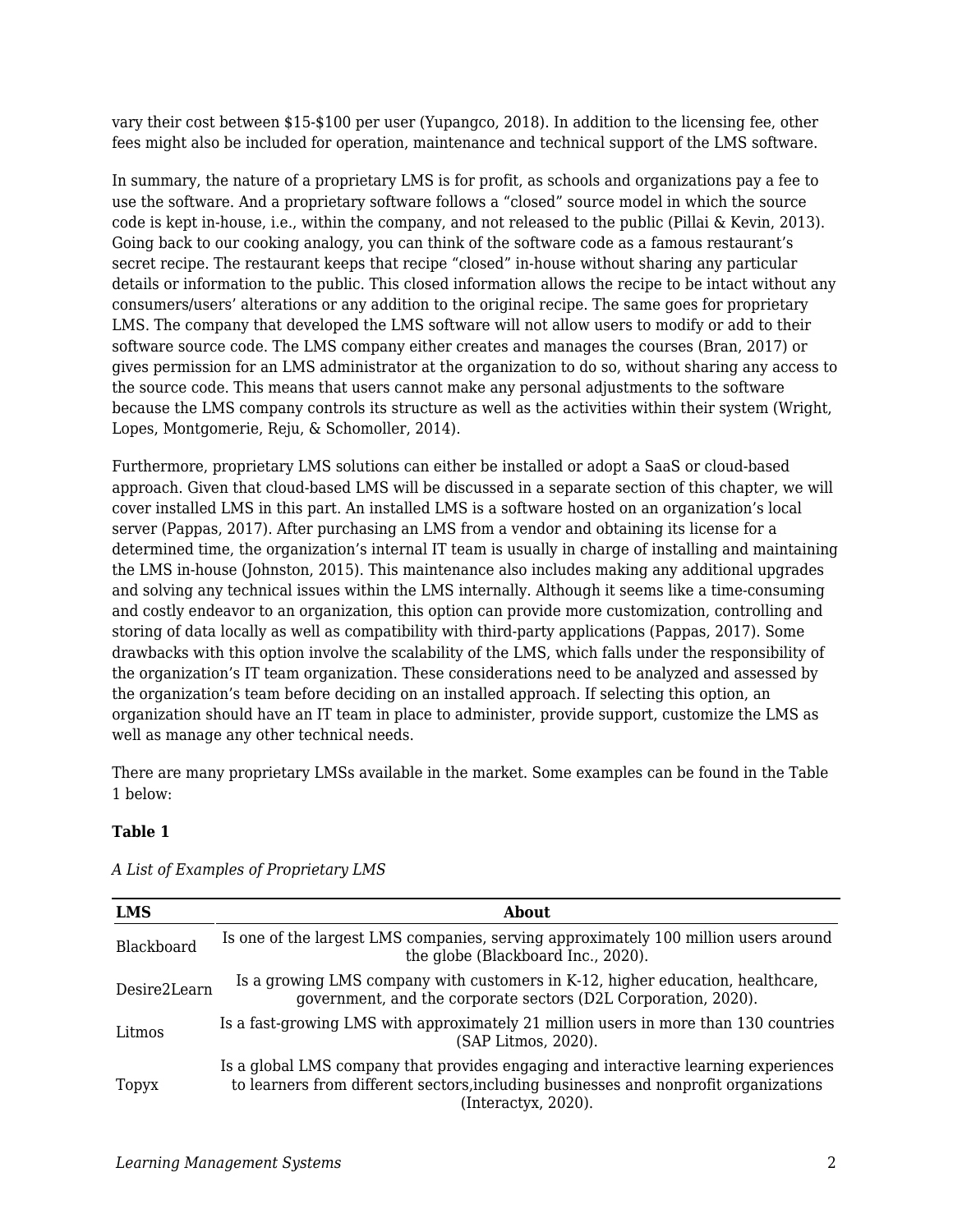# **Defining Open-Source LMS**

Now, imagine that you want to share with others the amazing recipe you created. In fact, you want others to modify and create new versions of that recipe and share it with other people. Well, that means you are following an open source model. Open-source LMS allows anyone to have access to the source code, so they can make modifications or enhance the software. Overall, many LMSs are open source as they initially emerged as a university project instead of a business model (Croitoru & Dinu, 2016). In essence, open-source involves a community of users who collaborate with the focus "on teaching and pedagogy on top of the technical proper functioning of the system" (Bran, 2017). Collaborators of the open-source have to accept the license terms when they access the software, and generally, it grants users permission to modify, use, study and distribute the software (Opensource, 1999; Wright et al., 2014). According to the GNU General Public License, any individual or company can modify the open source code as long as they do not prevent others from further modifying the code either by charging them or licensing them (Pillai & Kevin, 2013). With that license requirement, there is a "copyleft" stipulation that requires anyone who made modifications to the software must share the source code of those changes (Opensource, 1999).

In summary, the nature of an open-source LMS is non-profit, as schools and organizations can use the software without paying any fee. An open-source software follows an "open" source model in which the source code is open to the public and can be "re-distributed for free provided credit is given to the original manufacturer" (Pillai & Kevin, 2013, p. 4). Going back to our cooking analogy, you can think of the open source code as a generic recipe that is shared to the public by a cooker. People can take this recipe and customize it by making modifications or adding ingredients for dietary needs. They can share the recipe with their modifications to the public as long as they do not prevent others from modifying the recipe further or charge them for using it. Additionally, the recipe should give credit to the original creator. The same goes for the open-source LMS. For example, the developer(s) of the LMS software create and allow other users to modify or add to their software source code. Users can make personal adjustments to the software and redistribute to other users as long as they do not profit from it or prevent others from making modifications. Giving credit to the original creators of the source code is also a common practice. Some drawbacks with open-source LMS include the need to purchase servers to host the LMS platform as well as trained personnel and staff to operate, optimize and maintain the servers (Yupangco, 2018).

There are many open-source LMSs available in the market. Some examples can be found in the Table below:

#### **Table 2**

| <b>LMS</b> | <b>About</b>                                                                                                                                                                                                                             |  |  |
|------------|------------------------------------------------------------------------------------------------------------------------------------------------------------------------------------------------------------------------------------------|--|--|
| Moodle     | Is a platform created to provide educators and learners with a personalized learning<br>environment, which can be downloaded onto their own web server. This platform<br>involves a robust, secure and integrated system (Moodle, 2020). |  |  |
| ATutor     | Is a web-based LMS developed to create and deliver courses online, allowing for quick<br>installation or update as well as the development of customized themes (ATutor, 2020).                                                          |  |  |

*A List of Examples of Open-Source LMS*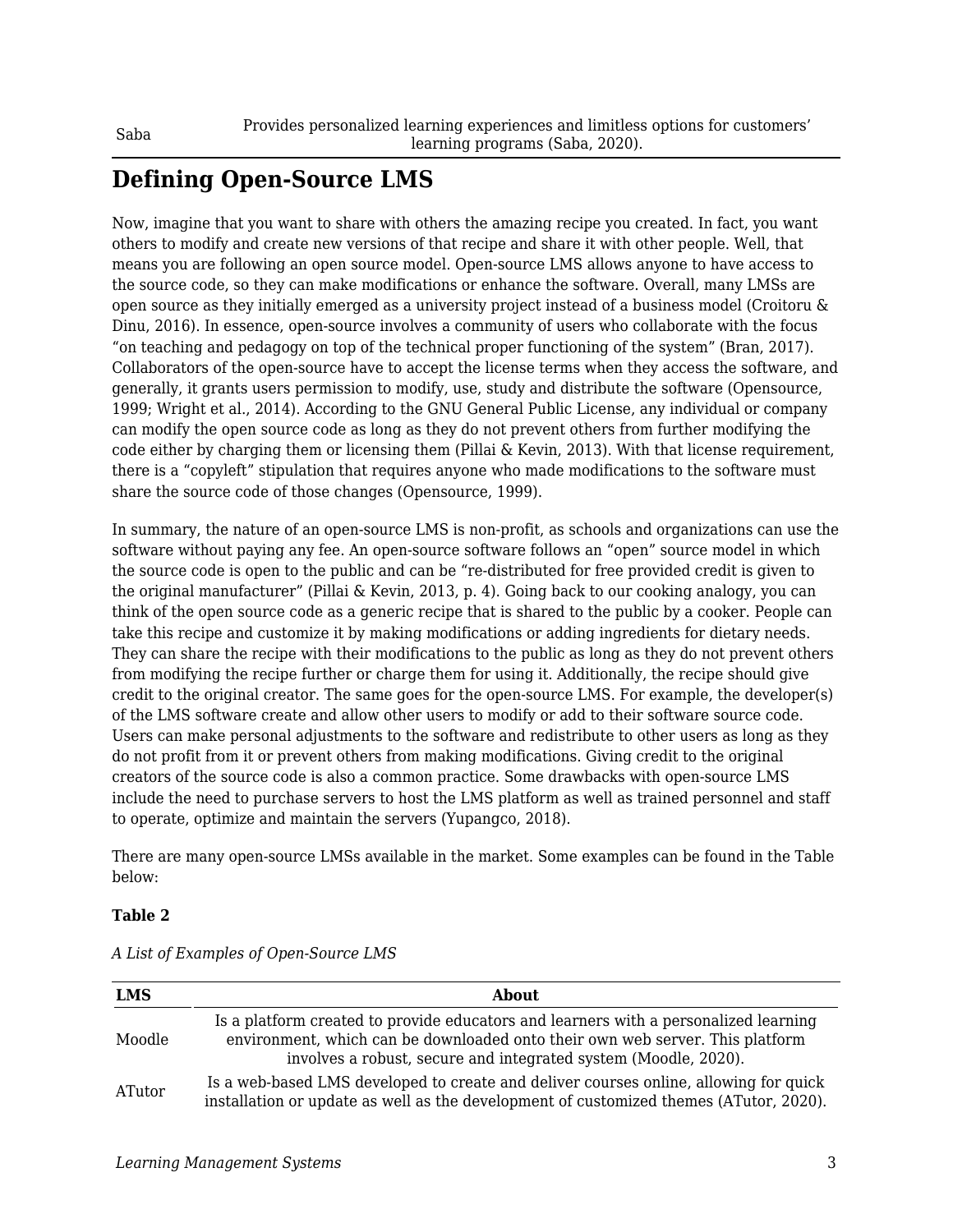| Sakai               | Is an LMS that contains standard online learning, teaching, and collaboration tools as<br>well as community-based contributions. Its open-source flexibility allows for<br>customization and configuration of the software to meet the needs of the organization<br>(Sakai. 2020).                                    |
|---------------------|-----------------------------------------------------------------------------------------------------------------------------------------------------------------------------------------------------------------------------------------------------------------------------------------------------------------------|
| Forma<br><b>LMS</b> | The initial LMS program was created by Docebo Srl and released to the public. Once<br>Docebo switched its business model to a commercial distribution, a group of partner<br>companies worked to create a new identity and workflow to the software as well as<br>continue the open source project (Forma.lms, 2020). |

# **Defining Cloud-based LMS**

Cloud-based LMS is a true gumbo because there are many cooks in the kitchen when making this type of LMS. Each cook has the ability to use an array of different cloud-based tools and software they believe will enhance their instruction, and consequently the learning process (Wright, Lopes, Montgomerie, Reju, & Schomoller, 2014). A more formal definition of cloud-based software proposes a model to enable convenient and on-demand network access to "a shared pool of configurable computing resources (e.g., networks, servers, storage, applications, and services) that can be rapidly provisioned and released with minimal management effort or service provider interaction" (Mell & Grance, 2011). In other words, cloud-based LMS provides a service to organizations that allow them to access the LMS "on-demand without investing a lot in setting up the IT infrastructure" (Lal, 2015).

A cloud-based LMS focuses on the teachers and pedagogy practices like in an open-source model; however, it also provides a direct focus on the learners (Bran, 2017).

What does it mean? It means that this type of LMS follows socio-constructivist premises in supporting a "collaborative learning environment for individual and collective learning through interactive learning activities" (Kumar & Sharma, 2016, n.d.). Although a cloud-based LMS is hosted on the web under a vendor, it allows learners to access it from anywhere and on any device (Dufresne, 2017). That is, users can access this type of LMS from any mobile technology (e.g., computers, smartphone, tablets, etc.) independent of their location as long as they have access to the internet. Cloud-based LMSs are often a low-cost solution for organizations because there is no need to invest in sufficient/heavy IT infrastructure. Thus, this type of solution is more appropriate for small and medium-size organizations (Dobre, 2015). This solution also allows instructional designers to upload courses, learning paths and implementation of an array of web-based tools. Students have the ability to use web-based tools that they may be familiar with as a result of social networking or workplace use.

Although many cloud-based LMSs can be free for users, there are some that charge a fee according to the usage (i.e., pay-per-user or pay-per-use) or a regular license fee. In a pay-per-user model, the LMS vendor can charge an organization in the following manner: (a) for each user that is actually registered to use the software, or (b) for each user that logins and uses the software. Conversely, in the pay-per-use approach, a charge fee is made everytime that the organization uses (i.e., the definition of use in this context will vary according to the vendor) the LMS (Simpson, 2017). Overall, cloud-based LMS involves "paying a fee to a 3rd party for the use of its software, computing power, and technical expertise instead of maintaining on your own" (Curran, 2011, n.d.). Interestingly, cloudbased services are not limited to proprietary software, some vendors also operate open source software as well (Curran, 2011). However, when using an open source LMS, the user only pays for the "cloud" uptime and support services. Some examples of cloud-based LMS can be found in the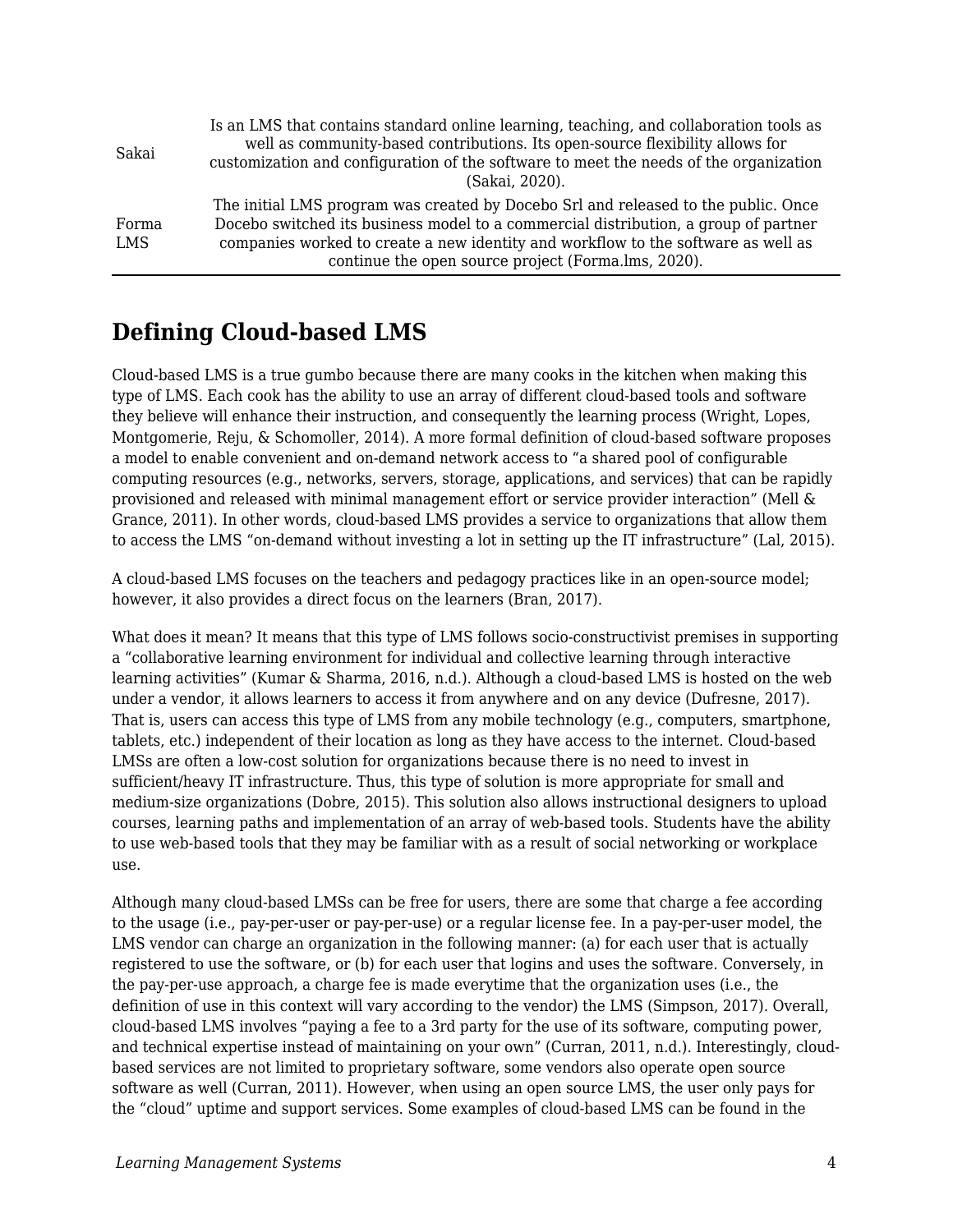Table below:

#### **Table 3**

*A List of Examples of Cloud-Based LMS*

| <b>LMS</b>   | <b>About</b>                                                                                                                               |  |  |
|--------------|--------------------------------------------------------------------------------------------------------------------------------------------|--|--|
| DigitalChalk | Is an LMS that provides customers with tools to build their online business quickly,<br>safely, and effectively (DigitalChalk, 2020).      |  |  |
| Canvas       | Is one of the most widely adopted LMS in North America with its market increasing<br>across 70 countries (Instructure, 2020).              |  |  |
| Docebo LMS   | Is an LMS that uses learning-specific artificial intelligence algorithms to produce more<br>effective learning experiences (Docebo, 2020). |  |  |
| TalentLMS    | Is an online platform created to provide a lean, intuitive and hassle-free learning<br>experience to learners (Epignosis, 2020).           |  |  |

### **Comparing the types of LMS**

When deciding which meal to cook, you probably weigh the strengths and weaknesses of the tools you have available in your kitchen. The purpose is to select optimal tools that will help your work, making it more efficient and effective. In the case of LMS, the goal is the same. You need to compare and contrast the LMSs available in the market before making a decision. Usually, people assess the LMS based on its features, flexibility, cost, and other important LMS functions. One way to start this process is by analyzing the main types of LMS before deciding the type that will meet your needs. For example, when selecting a proprietary LMS, customers might select this option because this type of LMS usually provides high support; however, the cost associated with this option might be a downside. A better comparison and contrast of each option can be found in the table below:

#### **Table 4**

| Category            | Proprietary                                                                                                           | Open-source                                                                                                                                                    | <b>Cloud-based</b>                                        | <b>Sources</b>                                                                                                               |
|---------------------|-----------------------------------------------------------------------------------------------------------------------|----------------------------------------------------------------------------------------------------------------------------------------------------------------|-----------------------------------------------------------|------------------------------------------------------------------------------------------------------------------------------|
| Service/<br>Support | Usually provides:<br>• Software Training<br>• Templates<br>• Technical support<br>• Maintenance<br>• Warranty service | Has limited support:<br>• In-house technical<br>support is needed<br>• Lack of security and<br>privacy settings<br>• No accountability<br>for technical issues | Usually has:<br>• No set privacy and<br>security measures | $\cdot$ Lynch<br>(2018)<br>$\bullet$ Bran<br>(2017)<br>$\bullet$ Wright<br>et al.<br>(2014)<br>• Pillai &<br>Kevin<br>(2013) |

*Comparison of the Types of LMSs*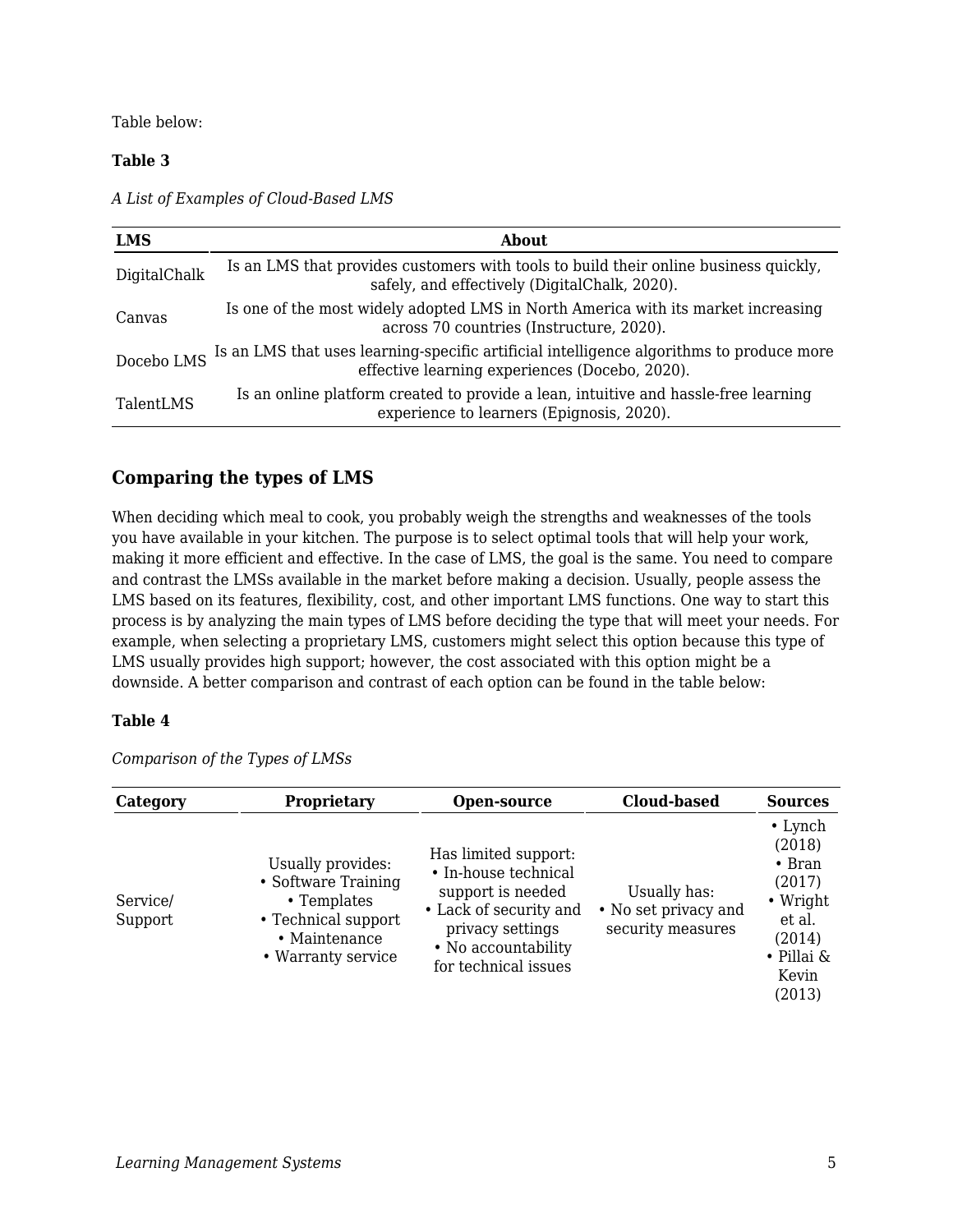| Cost              | Usually expensive:<br>• Enrollment-based<br>• Annual license fees<br>• All-the-time service<br>payment                                                                                                                     | Usually free or free<br>for basic packages.<br><b>Advanced features</b><br>will have extra cost<br>such as:<br>• Hosting<br>• Maintenance<br>• Back-ups<br>• Extra storage space<br>• Upgrades<br>• Tech support | Cost-negligible or low:<br>• Transparency of<br>future expenses<br>• Advertisements may<br>be included to help the<br>software remain free                                                                                                                                                                                                                                              | $\bullet$ Bran<br>(2017)<br>• Wright<br>et al.<br>(2014)                                                    |
|-------------------|----------------------------------------------------------------------------------------------------------------------------------------------------------------------------------------------------------------------------|------------------------------------------------------------------------------------------------------------------------------------------------------------------------------------------------------------------|-----------------------------------------------------------------------------------------------------------------------------------------------------------------------------------------------------------------------------------------------------------------------------------------------------------------------------------------------------------------------------------------|-------------------------------------------------------------------------------------------------------------|
| Reliability       | Usually a reliable<br>source:<br>• Built by professionals<br>who provide further<br>training<br>• Research supported<br>and current technology<br>• LMS or features/tools<br>adopted by the company<br>may be discontinued | Reliability is limited<br>as code quality,<br>accuracy, and update<br>may not be<br>maintained.                                                                                                                  | Reliability is on<br>internet connection. It<br>also offers scalability,<br>as the software will<br>work the same<br>independent of the<br>number of learners or<br>instructors.                                                                                                                                                                                                        | $\bullet$ Bran<br>(2017)<br>• Wright<br>et al.<br>(2014)                                                    |
| User-<br>Friendly | Customization is<br>limited:<br>• Few possibilities to try<br>new features or tools<br>• Customization<br>delivery and appearance<br>are challenging                                                                       | Usually has high<br>customization:<br>• Source codes can be<br>customizable<br>• User can change<br>and add new features<br>or tools<br>• Broader range of<br>themes for delivery<br>and appearance              | Customization is<br>moderate and it needs<br>familiarity with the<br>tools.<br>• Activity focused, as<br>tools are designed to<br>engage and promote<br>learner-centered<br>activity.<br>• Easy to store and<br>arrange documents<br>and date into an excel<br>or PDF report<br>• Lack of<br>authentication-limited<br>methods of<br>determining<br>enrollment,<br>assessment or grades | $\cdot$ Lynch<br>(2018)<br>$\bullet$ Bran<br>(2017)<br>• Gawliu<br>Jr(2015)<br>• Wright<br>et al.<br>(2014) |
| Data Sharing      | It usually links to other<br>enterprise software<br>systems, but data can<br>be lost if the course<br>leaves the hosted LMS.                                                                                               | Software updates are<br>available; however,<br>there is a possibility<br>of stagnancy if<br>community members<br>are no longer<br>developing.                                                                    | Learners can access<br>material anywhere and<br>at anytime and can<br>easily collaborate or<br>share information                                                                                                                                                                                                                                                                        | $\cdot$ Lynch<br>(2018)<br>$\bullet$ Bran<br>(2017)<br>• Gawliu<br>Jr(2015)<br>• Wright<br>et al.<br>(2014) |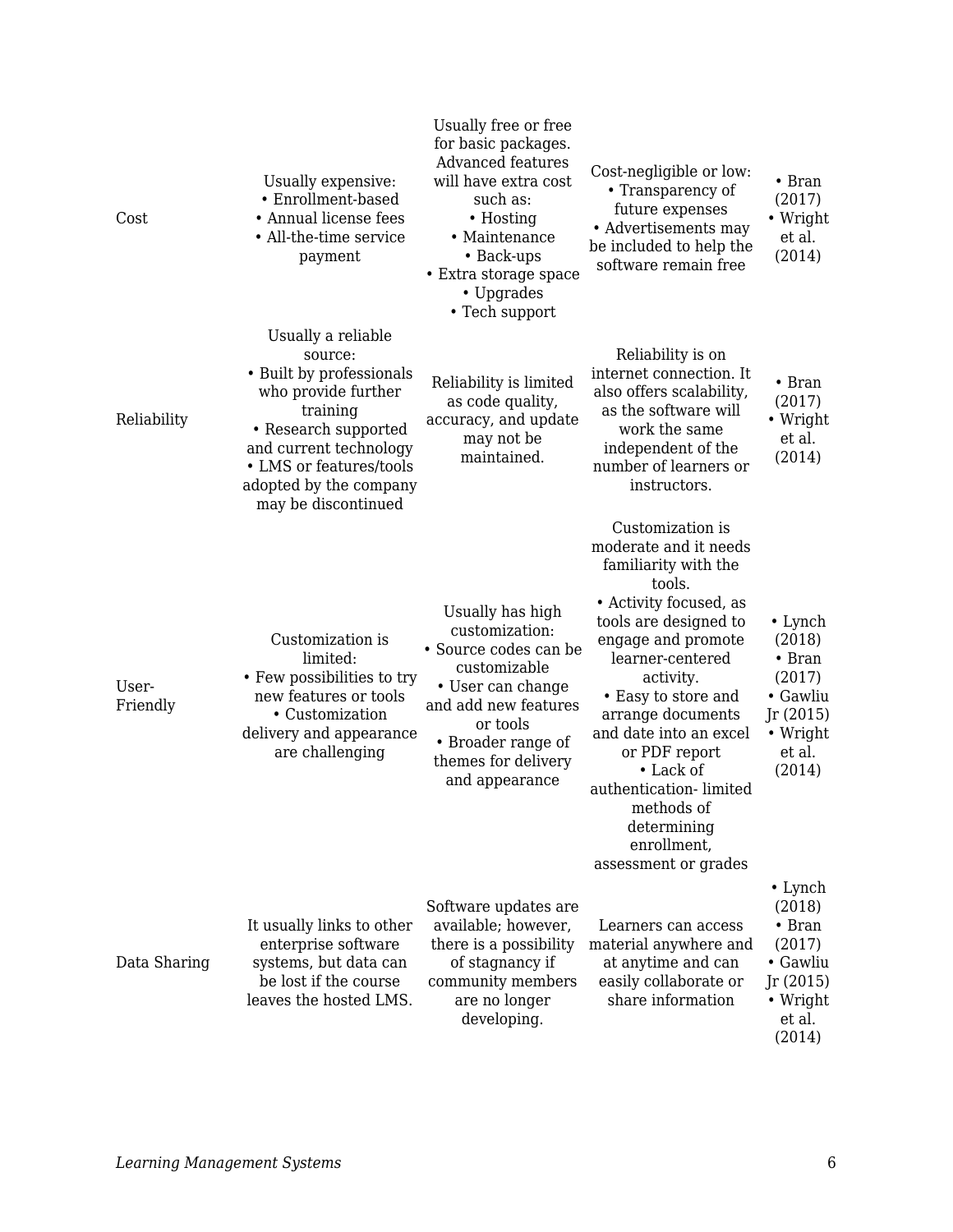| Flexibility                | Usually limited -<br>inability to adjust the<br>software, add features,<br>or address issues<br>immediately by users<br>and their organization      | High flexibility -<br>allows for adjustment<br>of the software,<br>adding features as<br>well as collaboration<br>because of the<br>software and source<br>code being accessible<br>to anyone. | High to moderate<br>flexibility - variety of<br>tools and features<br>available.                                                                                                                     | $\cdot$ Lynch<br>(2018)<br>$\bullet$ Bran<br>(2017)<br>• Wright<br>et al.<br>(2014) |
|----------------------------|-----------------------------------------------------------------------------------------------------------------------------------------------------|------------------------------------------------------------------------------------------------------------------------------------------------------------------------------------------------|------------------------------------------------------------------------------------------------------------------------------------------------------------------------------------------------------|-------------------------------------------------------------------------------------|
| Software                   | Constrained- it can be<br>restrictive and difficult<br>to use or add new<br>features. Software may<br>not be maintained for<br>current treads/uses. | Open - allows for<br>suggestions and new<br>ideas because of<br>collaborative<br>community<br>development.<br>Software may not be<br>maintained for<br>current treads/uses.                    |                                                                                                                                                                                                      | $\bullet$ Bran<br>(2017)<br>$\bullet$ Wright<br>et al.<br>(2014)                    |
| Device<br>Installation/Use | Software might need to<br>be installed on a server<br>instead of personal<br>devices                                                                | May need integration<br>with existing<br>administrative<br>systems or the need<br>to establish an<br>administrative<br>system. Software can<br>also be installed on<br>personal devices        | No need to install<br>software. There is no<br>need for a server or IT<br>expertise. Easy<br>distribution of course,<br>mobile device friendly<br>and real time<br>reporting/access to<br>documents. | $\bullet$ Bran<br>(2017)<br>• Gawliu<br>Jr(2015)<br>• Wright<br>et al.<br>(2014)    |
| License<br>Agreements      | License agreement may<br>be restrictive in how the<br>software is<br>implemented,<br>distributed, and<br>administered                               |                                                                                                                                                                                                |                                                                                                                                                                                                      | $\bullet$ Bran<br>(2017)<br>• Wright<br>et al.<br>(2014)                            |

## **Compents/Apps that Enhance LMS**

Most LMSs include user management features such as user account and profiles, authentication as well as roles and permissions (Foreman, 2018). In addition to user management features, LMSs also include some general features that assist the operation of the platform such as: (a) content, in which instructional materials are upload or displayed for learners, (b) communication, in which instructors and learners interact via email, discussion, announcements, etc., (c) assessment, in which instructors can create assessment materials to learners such assignments or tests, and (d) administrative, in which instructors and students can manage the courses and even customize individual courses. Although those features are common in the LMSs, customers might want to add extra components and apps to enhance the online environment.

Adding a little extra seasoning to your LMS never hurts. Thus, there are a few free cloud tools that can be used to create a kind of personalized LMS. These tools work well with open-source and cloudbased LMS.

1. Facebook: a popular social media tool that could be integrated with the LMS for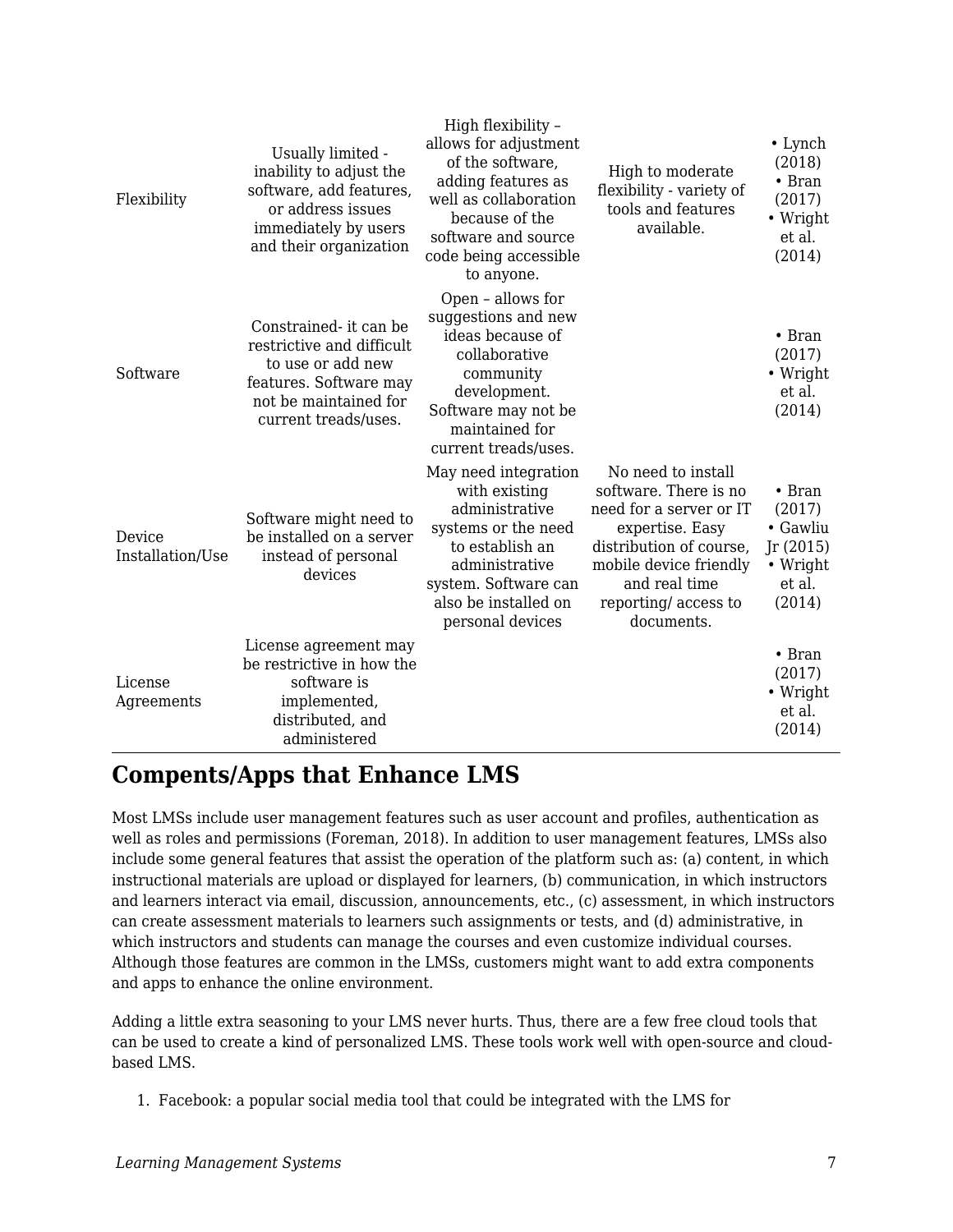personalization such as common interests, hobbies, etc.

- 2. Google Drive: a cloud-based storage that could allow instructors and students to store and share large documents/files online.
- 3. Dropbox: another cloud-based storage that could allow instructors and students to store and share large documents/files online.
- 4. Skype: a video conferencing system that allows instructors and students to meet synchronously.
- 5. Flickr: an online photo management that allows instructors and students to use and share photos.
- 6. YouTube: a video streaming platform that allows instructors and students to share videos.
- 7. Camtasia: a video editing and production tool that can be used in video creation and sharing.

### **References**

ATutor (2020). ATutor: Learning management system. Retrieved from [https://edtechbooks.org/-SLvR](https://atutor.github.io/atutor/index.html)

Blackboard Inc. (2020). About us. Retrieved from [https://edtechbooks.org/-QpKI](https://www.blackboard.com/about-us)

Bran, L. (2017, November 7). What type of LMS is best for your school: proprietary, open-source, or cloud-based? [Blog post]. Retrieved from [http://blog.neolms.com/type-lms-best-school-proprietary-open-source-cloud-based/](https://www.google.com/url?q=http://blog.neolms.com/type-lms-best-school-proprietary-open-source-cloud-based/&sa=D&ust=1585945869695000)

Croitoru, M., & Dinu, C. (2016). A critical analysis of learning management systems in higher education. *Academy of Economic Studies.Economy Informatics*, *16(*1), 5-18. Retrieved from [https://edtechbooks.org/-NFwp](https://search-proquest-com.liblink.uncw.edu/docview/1988422260?accountid=14606)

Curran, T. (2011, November 8). Open source or proprietary LMS? Your answer, my friend, is floating in the cloud. Retrieved from [https://edtechbooks.org/-zNF](https://tedcurran.net/2011/11/open-source-or-proprietary-lms-your-answer-my-friend-is-floating-in-the-cloud/)

DigitalChalk (2020). Features. Retrieved from [https://edtechbooks.org/-Smc](https://www.digitalchalk.com/ecommerce)

Dobre, I. (2015). Learning management systems for higher education: An overview of available options for higher education organizations. *Procedia-Social and Behavioral Sciences*, *180*, 313–320. doi: 10.1016/j.sbspro.2015.02.122

Docebo (2020). Learn LMS. Retrieved from [https://edtechbooks.org/-vBH](https://www.docebo.com/learning-management-system-lms/)

D2L Corporation (2020). About D2L. Retrieved from: https://www.d2l.com/about/

Dufresne, M. (2017, December 31).Open source LMS vs cloud-based LMS [Blog post]. Retrieved, from [https://www.skillbuilderlms.com/open-source-lms-vs-cloud-based-lms-which-is-right-for-you/](https://www.google.com/url?q=https://www.skillbuilderlms.com/open-source-lms-vs-cloud-based-lms-which-is-right-for-you/&sa=D&ust=1585945869697000)

Epignosis (2020). About us. Retrieved from [https://edtechbooks.org/-kqe](https://www.talentlms.com/about)

Foreman, S. D., & Association for Talent, D. (2018). *The LMS Guidebook: Learning Management Systems Demystified*. Alexandria, VA: Association For Talent Development.

Forma.lms (2020). The project. Retrieved from [https://edtechbooks.org/-Kps](https://www.formalms.org/about.html)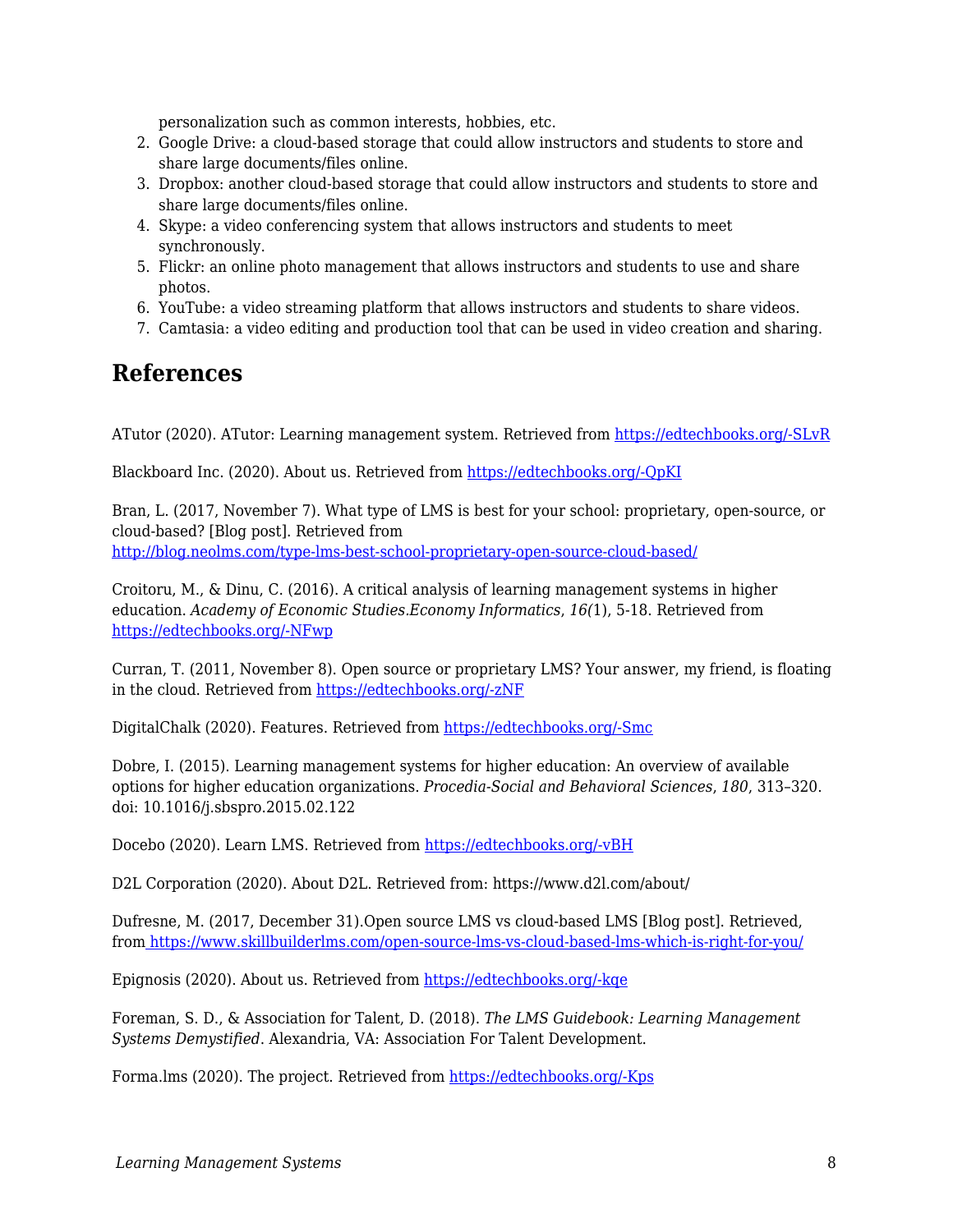Gawliu Jr., H. (2015, February 19) Cloud-based LMS - 4 Reasons why is it important [Blog post]. Retrieved from

[https://www.litmos.com/blog/mobile-learning/4-reasons-why-using-a-cloud-based-learning-manageme](https://www.google.com/url?q=https://www.litmos.com/blog/mobile-learning/4-reasons-why-using-a-cloud-based-learning-management-system-is-important&sa=D&ust=1585945869698000) [nt-system-is-important](https://www.google.com/url?q=https://www.litmos.com/blog/mobile-learning/4-reasons-why-using-a-cloud-based-learning-management-system-is-important&sa=D&ust=1585945869698000)

Instructure (2020). About us. Retrieved from [https://edtechbooks.org/-BdLQ](https://www.instructure.com/about/our-story)

Interactyx (2020). About TOPYX. Retrieved from https://www.topyx.com/about-us

Johnston, M (2015, June 1). In the cloud or on-premise: Choosing a learning management system. Retrieved from [https://edtechbooks.org/-fad](https://www.cmscritic.com/in-the-cloud-or-on-premise-choosing-a-learning-management-system/)

Kumar, V., & Sharma, D. (2016). Creating collaborative and convenient learning environment using cloud-based moodle LMS: An instructor and administrator perspective. *International Journal of Web-Based Learning and Teaching Technologies* (IJWLTT), *11*(1), 35-50. doi:10.4018/IJWLTT.2016010103

Lal, P. (2015). Organizational learning management systems: Time to move learning to the cloud. *Development and Learning in Organizations: An International Journal*, *29*(5), 13-15. doi:10.1108/DLO-12-2014-0093

Lynch, L. (2018) 6 advantages of using an open-source LMS [Blog post]. Retrieved from [https://edtechbooks.org/-hzZ](http://www.elearninglearning.com/learning-management-system/open-source/?open-article-id=8694466&article-title=6-advantages-of-using-an-open-source-lms&blog-domain=learndash.com&blog-title=learndash)

Mell, P. and Grance, T. (2011). The NIST definition of cloud computing recommendations of the national institute of standards and technology *NIST Special Publication*,*145*(6), 7.

Moodle (2020). About Moodle. Retrieved from [https://edtechbooks.org/-iQR](https://docs.moodle.org/38/en/About_Moodle)

Pillai, D., & Kevin, S. (2013). Is it the end of the road for proprietary e-learning solutions? - A literary journey to find the truth. *The International Journal of Management*, *2(*1), 1-17.

Opensource (1999, December 31). What is open source? [Blog post]. Retrieved from [https://edtechbooks.org/-eXXk](https://www.google.com/url?q=https://opensource.com/resources/what-open-source&sa=D&ust=1585945869700000)

Pappas, C. (2014, January 18).The 20 Best Learning Management Systems (2018 Update). Retrieved from [https://edtechbooks.org/-hmu](https://www.google.com/url?q=https://elearningindustry.com/the-20-best-learning-management-systems&sa=D&ust=1585945869700000)

Pappas, C. (2017, January 19). Web-based vs installed LMS: Which is the best LMS for your needs? Retrieved from [https://edtechbooks.org/-YLG](https://www.google.com/url?q=https://www.allencomm.com/blog/2017/01/web-based-vs-installed-lms/&sa=D&ust=1585945869701000)

Saba (2020). Learning and skill development. Retrieved from [https://edtechbooks.org/-Irmx](https://www.saba.com/products/learning)

Sakai (2020). Feature details. Retrieved from [https://edtechbooks.org/-GKY](https://www.sakailms.org/feature-details)

SAP Litmos (2020). About us. Retrieved from <https://www.litmos.com/company>

Simpson, A. (2017, June 4). The true cost of a learning management system. Retrieved from https://elearningindustry.com/true-cost-of-a-learning-management-system

Wright, C.; Lopes, V.; Montgomerie,T.; Reju, S.; & Schomoller, S. (21 April, 2014). Selecting a learning management system: Advice from an academic perspective. Retrieved from